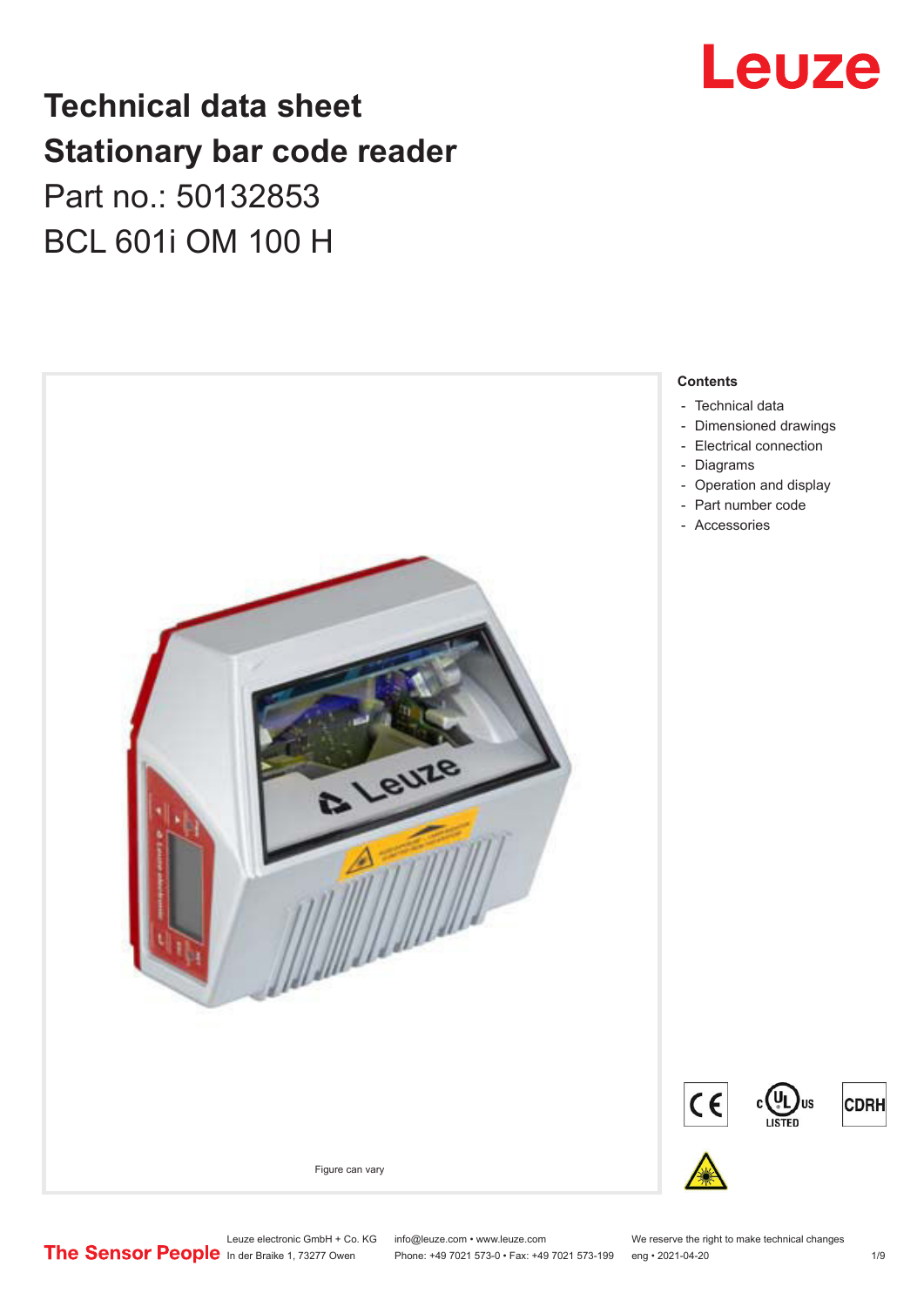# <span id="page-1-0"></span>**Technical data**

#### **Basic data**

| Series                                     | <b>BCL 600i</b>                                            |
|--------------------------------------------|------------------------------------------------------------|
| <b>Functions</b>                           |                                                            |
| <b>Functions</b>                           | Alignment mode                                             |
|                                            | AutoConfig                                                 |
|                                            | AutoControl                                                |
|                                            | AutoReflAct                                                |
|                                            | Code fragment technology                                   |
|                                            | Heating                                                    |
|                                            | <b>LED</b> indicator                                       |
|                                            | Reference code comparison                                  |
| <b>Characteristic parameters</b>           |                                                            |
| <b>MTTF</b>                                | 42.4 years                                                 |
|                                            |                                                            |
| <b>Read data</b>                           |                                                            |
| Code types, readable                       | 2/5 Interleaved                                            |
|                                            | Codabar                                                    |
|                                            | Code 128                                                   |
|                                            | Code 39                                                    |
|                                            | Code 93                                                    |
|                                            | <b>EAN 128</b>                                             |
|                                            | <b>EAN 8/13</b>                                            |
|                                            | <b>EAN Addendum</b>                                        |
|                                            | GS1 Databar Expanded                                       |
|                                            | <b>GS1 Databar Limited</b>                                 |
|                                            | <b>GS1 Databar Omnidirectional</b>                         |
|                                            | <b>UPC</b>                                                 |
| Scanning rate, typical                     | $1,000$ scans/s                                            |
| Bar codes per reading gate, max.<br>number | 64 Piece(s)                                                |
| <b>Optical data</b>                        |                                                            |
| <b>Reading distance</b>                    | 400  900 mm                                                |
| <b>Light source</b>                        | Laser, Blue                                                |
| Laser light wavelength                     | 405 nm                                                     |
| Laser class                                | 2, IEC/EN 60825-1:2007                                     |
| <b>Transmitted-signal shape</b>            | Continuous                                                 |
| Bar code contrast (PCS)                    | 60 %                                                       |
| Modulus size                               | $0.250.35$ mm                                              |
| <b>Reading method</b>                      | Oscillating-mirror scanner                                 |
| <b>Beam deflection</b>                     | Via rotating polygon wheel + stepping<br>motor with mirror |
| Light beam exit                            | Zero position at side at angle less than<br>$90^\circ$     |
| <b>Oscillating mirror frequency</b>        | 10 Hz                                                      |
| Max. swivel angle                          | $40^{\circ}$                                               |
|                                            |                                                            |

#### **Electrical data**

**Protective circuit** Polarity reversal protection

**Performance data** Supply voltage U<sub>B</sub> **Power consumption, max.** 10 W

10 ... 30 V, DC

# Leuze

| Inputs/outputs selectable<br>Output current, max. | 60 mA                      |
|---------------------------------------------------|----------------------------|
| Number of inputs/outputs selectable 4 Piece(s)    |                            |
| Voltage type, outputs                             | DC                         |
| Switching voltage, outputs                        | Typ. $U_R / 0 V$           |
|                                                   | DC                         |
| Voltage type, inputs                              |                            |
| Switching voltage, inputs                         | Typ. $U_R / 0 V$<br>8 mA   |
| Input current, max.                               |                            |
| Interface                                         |                            |
|                                                   |                            |
| Type                                              | <b>RS 485</b>              |
|                                                   |                            |
| <b>RS 485</b><br><b>Function</b>                  | Process                    |
| <b>Transmission speed</b>                         | 4,800  115,400 Bd          |
|                                                   |                            |
| Data format                                       | Adjustable<br>1            |
| <b>Start bit</b>                                  |                            |
| Data bit                                          | 7, 8, 9 data bits          |
| Stop bit                                          | 1, 2 stop bits             |
| <b>Parity</b>                                     | Adjustable                 |
| <b>Transmission protocol</b>                      | Adjustable                 |
| Data encoding                                     | <b>ASCII</b>               |
| <b>Service interface</b>                          |                            |
|                                                   |                            |
| Type                                              | <b>USB</b>                 |
|                                                   |                            |
| <b>USB</b>                                        |                            |
| <b>Function</b>                                   | Configuration via software |
|                                                   | Service                    |
| <b>Connection</b>                                 |                            |
|                                                   |                            |
| <b>Number of connections</b>                      | 5 Piece(s)                 |
|                                                   |                            |
| <b>Connection 1</b>                               |                            |
|                                                   |                            |
| <b>Function</b>                                   | Service interface          |
| <b>Type of connection</b>                         | <b>USB</b>                 |
| <b>Designation on device</b>                      | <b>SERVICE</b>             |
| <b>Connector type</b>                             | USB 2.0 Standard-A         |
|                                                   |                            |
| <b>Connection 2</b>                               |                            |
| <b>Function</b>                                   | Signal IN                  |
|                                                   | Signal OUT                 |
| Type of connection                                | Connector                  |
| <b>Designation on device</b>                      | SW IN/OUT                  |
| <b>Thread size</b>                                | M <sub>12</sub>            |
| <b>Type</b>                                       | Male                       |
| <b>Material</b>                                   | Metal                      |
| No. of pins                                       | $5 - pin$                  |
| Encoding                                          | A-coded                    |
|                                                   |                            |
| <b>Connection 3</b>                               |                            |
| <b>Function</b>                                   | Signal IN                  |
|                                                   | Signal OUT                 |
|                                                   | Voltage supply             |
| <b>Type of connection</b>                         | Connector                  |
| <b>Designation on device</b>                      | <b>PWR</b>                 |
| <b>Thread size</b>                                | M <sub>12</sub>            |
| <b>Type</b>                                       | Female                     |
| <b>Material</b>                                   | Metal                      |
| No. of pins<br>Encoding                           | $5 - pin$<br>A-coded       |

Leuze electronic GmbH + Co. KG info@leuze.com • www.leuze.com We reserve the right to make technical changes ln der Braike 1, 73277 Owen Phone: +49 7021 573-0 • Fax: +49 7021 573-199 eng • 2021-04-20 2/9

Î.

÷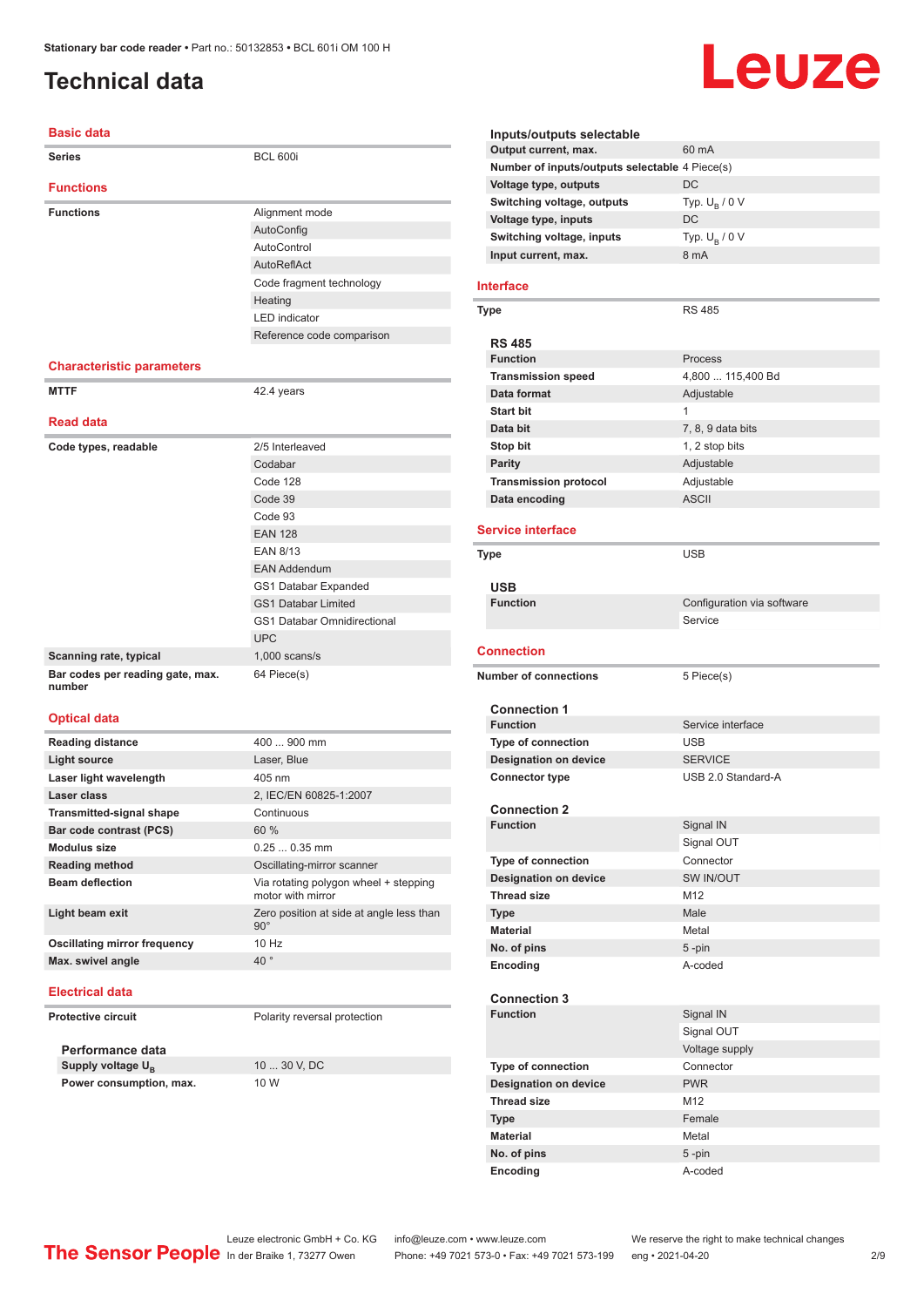# **Technical data**

# Leuze

| <b>Connection 4</b>          |                      |
|------------------------------|----------------------|
| <b>Function</b>              | <b>BUS IN</b>        |
| <b>Type of connection</b>    | Connector            |
| <b>Designation on device</b> | <b>HOST / BUS IN</b> |
| <b>Thread size</b>           | M <sub>12</sub>      |
| <b>Type</b>                  | Male                 |
| <b>Material</b>              | Metal                |
| No. of pins                  | $5 - pin$            |
| Encoding                     | B-coded              |
|                              |                      |
| <b>Connection 5</b>          |                      |
| <b>Function</b>              | <b>BUS OUT</b>       |
| <b>Type of connection</b>    | Connector            |
| <b>Designation on device</b> | <b>BUS OUT</b>       |

#### **Mechanical data**

Thread size M12 **Type Male No. of pins** 5 -pin

| Design                   | Cubic                        |
|--------------------------|------------------------------|
| Dimension (W x H x L)    | 173 mm x 84 mm x 147 mm      |
| <b>Housing material</b>  | Metal                        |
| <b>Metal housing</b>     | Diecast aluminum             |
| Lens cover material      | Glass                        |
| Net weight               | 1,500q                       |
| <b>Housing color</b>     | Red, RAL 3000                |
|                          | Silver                       |
| <b>Type of fastening</b> | Dovetail grooves             |
|                          | Mounting thread              |
|                          | Via optional mounting device |

#### **Operation and display**

| I FD                                                                       |
|----------------------------------------------------------------------------|
| Monochromatic graphical display.<br>128x64 pixel, with background lighting |
| 2 Piece(s)                                                                 |
| Via web browser                                                            |
| Button(s)                                                                  |
|                                                                            |

#### **Environmental data**

| Ambient temperature, operation                      | $-3540 °C$  |
|-----------------------------------------------------|-------------|
| Ambient temperature, storage                        | $-20$ 70 °C |
| Relative humidity (non-condensing)                  | 90%         |
| Extraneous light tolerance on the bar<br>code, max. | 2,000 lx    |
|                                                     |             |

#### **Certifications**

| Degree of protection                                               | IP 65                    |
|--------------------------------------------------------------------|--------------------------|
| <b>Protection class</b>                                            | Ш                        |
| <b>Certifications</b>                                              | c UL US                  |
| Test procedure for EMC in accordance EN 55022                      |                          |
| with standard                                                      | EN 61000-4-2, -3, -4, -6 |
| Test procedure for shock in<br>accordance with standard            | IEC 60068-2-27, test Ea  |
| Test procedure for continuous shock<br>in accordance with standard | IEC 60068-2-29, test Eb  |
| Test procedure for vibration in<br>accordance with standard        | IEC 60068-2-6, test Fc   |
| <b>US patents</b>                                                  | US 6,854,649 B           |
|                                                                    |                          |
| <b>Classification</b>                                              |                          |
| <b>Customs tariff number</b>                                       | 84719000                 |
| eCl@ss 5.1.4                                                       | 27280102                 |
| eCl@ss 8.0                                                         | 27280102                 |
| eCl@ss 9.0                                                         | 27280102                 |
| eCl@ss 10.0                                                        | 27280102                 |
| eCl@ss 11.0                                                        | 27280102                 |
| <b>ETIM 5.0</b>                                                    | EC002550                 |
| <b>ETIM 6.0</b>                                                    | EC002550                 |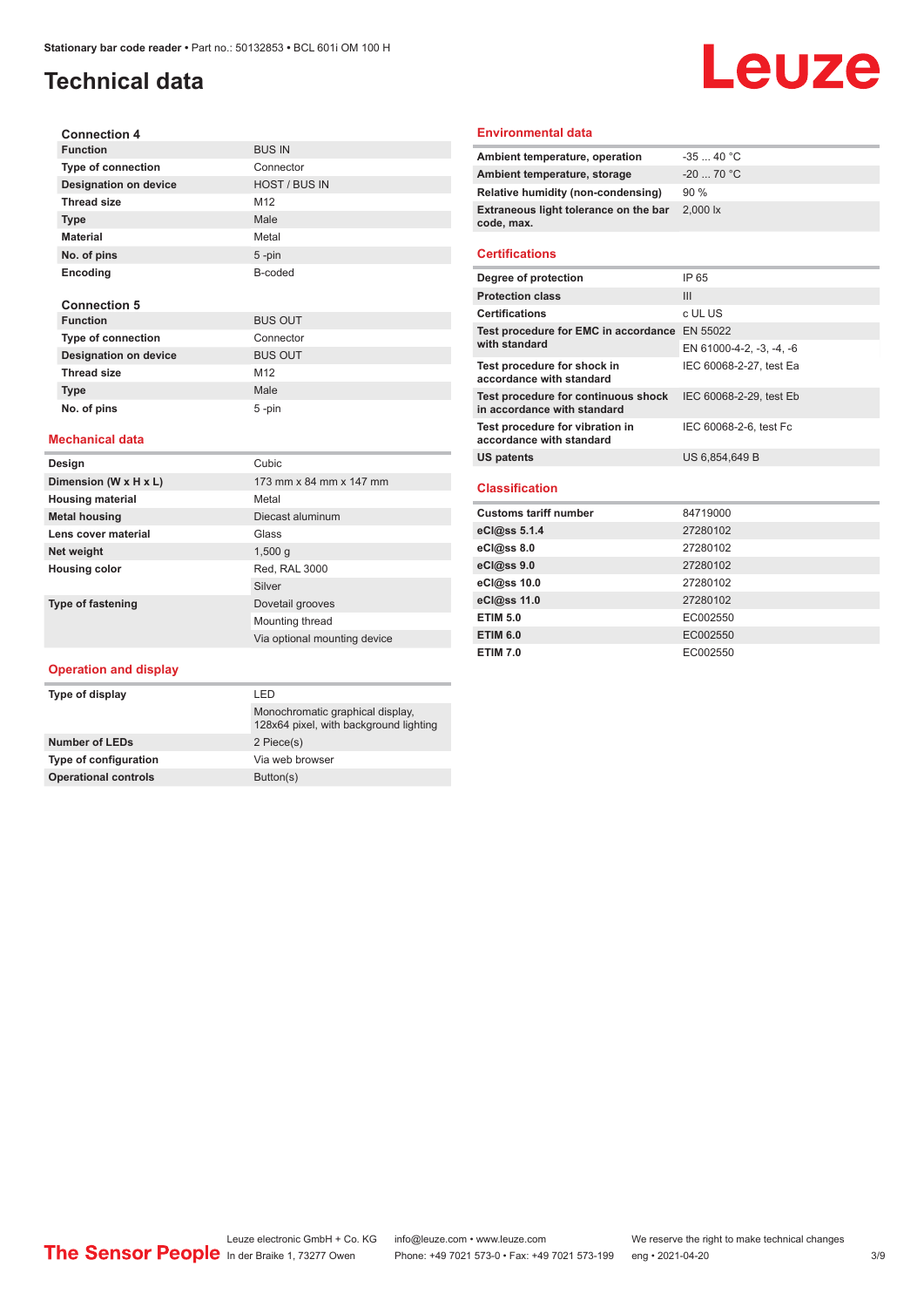## <span id="page-3-0"></span>**Dimensioned drawings**

All dimensions in millimeters



# **Electrical connection**

| <b>Connection 1</b>   | <b>SERVICE</b>     |
|-----------------------|--------------------|
| <b>Function</b>       | Service interface  |
| Type of connection    | <b>USB</b>         |
| <b>Connector type</b> | USB 2.0 Standard-A |

| Pin            | <b>Pin assignment</b> |
|----------------|-----------------------|
|                | +5 V DC               |
| $\overline{2}$ | DATA-                 |
| 3              | DATA+                 |
| 4              | <b>GND</b>            |
|                |                       |

# **Leuze**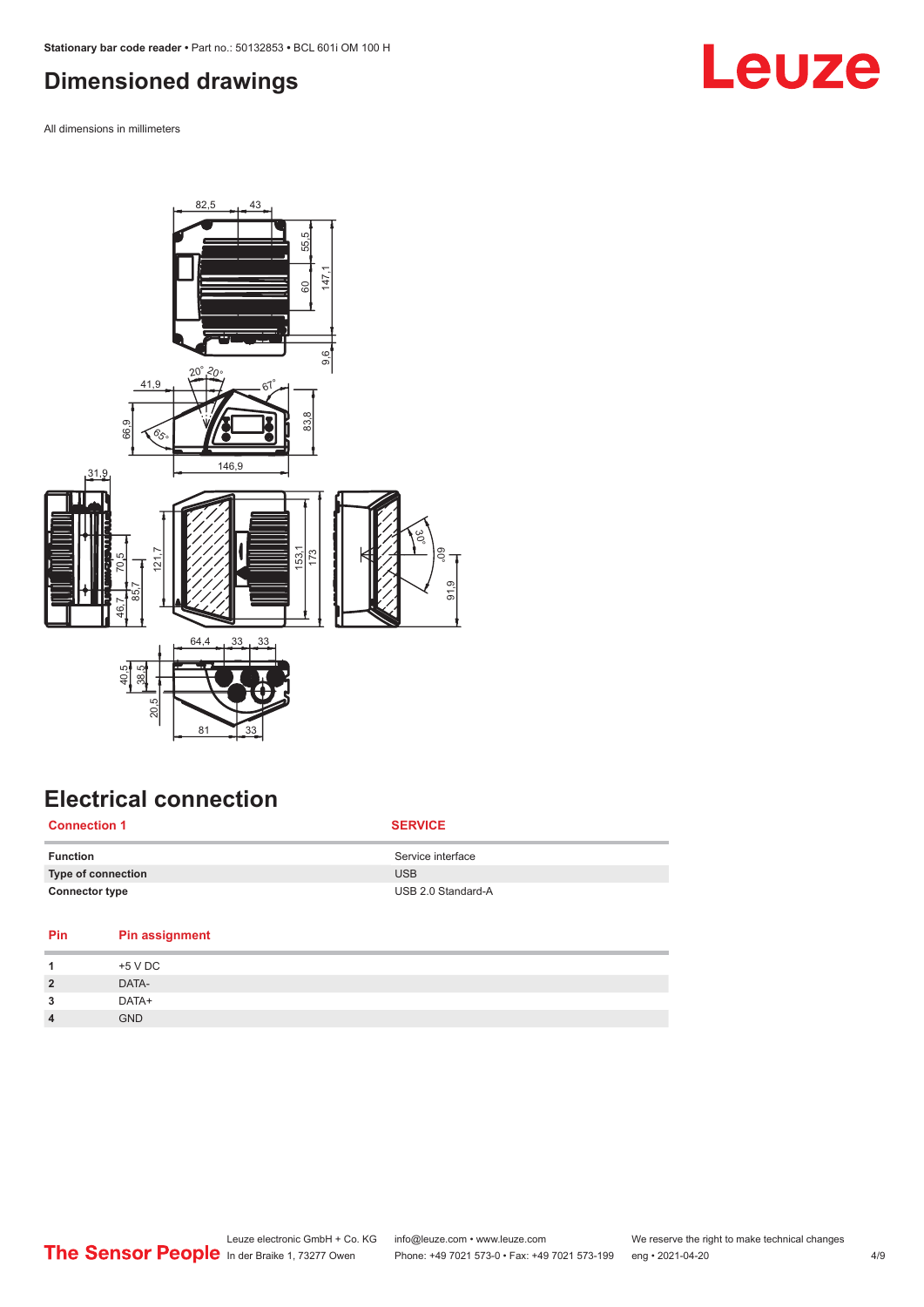## **Electrical connection**

#### **Connection 2 SW IN/OUT**

| <b>Function</b>    | Signal IN  |
|--------------------|------------|
|                    | Signal OUT |
| Type of connection | Connector  |
| <b>Thread size</b> | M12        |
| <b>Type</b>        | Male       |
| <b>Material</b>    | Metal      |
| No. of pins        | $5$ -pin   |
| Encoding           | A-coded    |

#### **Pin Pin assignment**

|                | VOUT              |
|----------------|-------------------|
| $\overline{2}$ | SWIO <sub>1</sub> |
| 3              | <b>GND</b>        |
| $\overline{4}$ | SWIO <sub>2</sub> |
| 5              | <b>FE</b>         |



#### **Connection 3 PWR**

| <b>Function</b>    | Signal IN      |
|--------------------|----------------|
|                    | Signal OUT     |
|                    | Voltage supply |
| Type of connection | Connector      |
| <b>Thread size</b> | M12            |
| <b>Type</b>        | Female         |
| <b>Material</b>    | Metal          |
| No. of pins        | $5 - pin$      |
| Encoding           | A-coded        |

#### **Pin Pin assignment**

| <b>VIN</b><br>SWIO <sub>3</sub><br>$\overline{2}$<br>GND<br>3<br>SWIO 4<br>$\overline{\mathbf{4}}$<br>FE<br>5 |  |  |  |
|---------------------------------------------------------------------------------------------------------------|--|--|--|
|                                                                                                               |  |  |  |
|                                                                                                               |  |  |  |
|                                                                                                               |  |  |  |
|                                                                                                               |  |  |  |
|                                                                                                               |  |  |  |

#### **Connection 4 HOST** / BUS IN

| <b>Function</b>           | <b>BUS IN</b> |
|---------------------------|---------------|
| <b>Type of connection</b> | Connector     |
| <b>Thread size</b>        | M12           |
| <b>Type</b>               | Male          |
| <b>Material</b>           | Metal         |
| No. of pins               | $5$ -pin      |
| Encoding                  | B-coded       |

### **Pin Pin assignment**

| и              | Res.            |
|----------------|-----------------|
| $\overline{2}$ | <b>RS 485 B</b> |
| 3              | <b>GND 485</b>  |
| $\overline{4}$ | <b>RS 485 A</b> |
| 5              | FF.             |



# Leuze

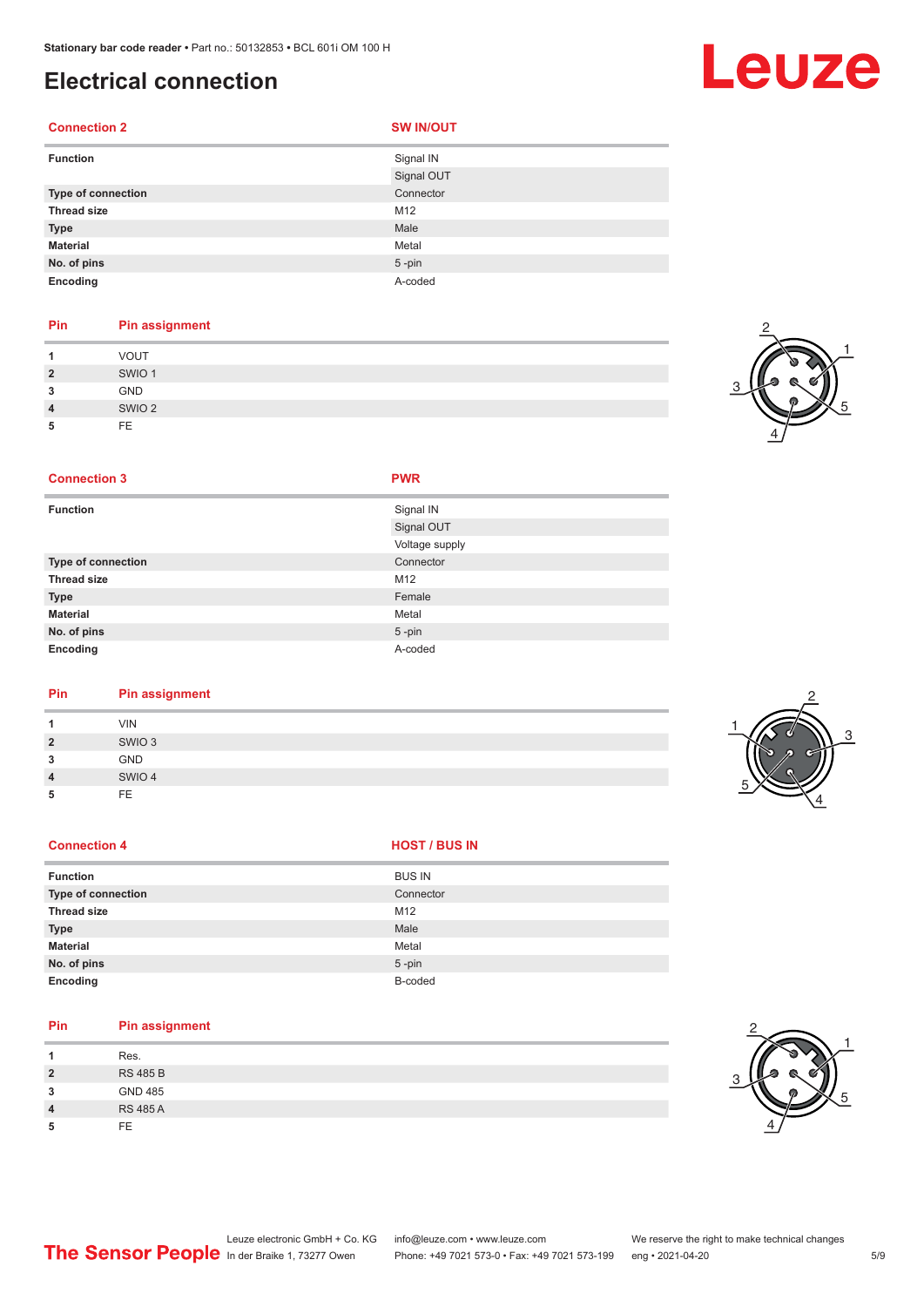# <span id="page-5-0"></span>**Electrical connection**

# **Connection 5 BUS OUT**

| <b>Function</b>           | <b>BUS OUT</b> |
|---------------------------|----------------|
| <b>Type of connection</b> | Connector      |
| <b>Thread size</b>        | M12            |
| <b>Type</b>               | Male           |
| <b>Material</b>           | Metal          |
| No. of pins               | $5$ -pin       |
| Encoding                  | B-coded        |

| Pin            | <b>Pin assignment</b> |
|----------------|-----------------------|
| 1              | <b>V CC485</b>        |
| $\overline{2}$ | <b>RS 485 B</b>       |
| 3              | <b>GND 485</b>        |
| $\overline{4}$ | <b>RS 485 A</b>       |
| 5              | FE.                   |



Leuze

# **Diagrams**

### Reading field curve - Medium Density



y Reading field width [mm]

x Reading field distance [mm]

- 1 Module = 0.25 mm: 450 mm 750 mm (300 mm depth of field)
- 2 Module = 0.3 mm: 400 mm 800 mm (400 mm depth of field)
- 3 Module = 0.35 mm: 400 mm 900 mm (500 mm depth of field)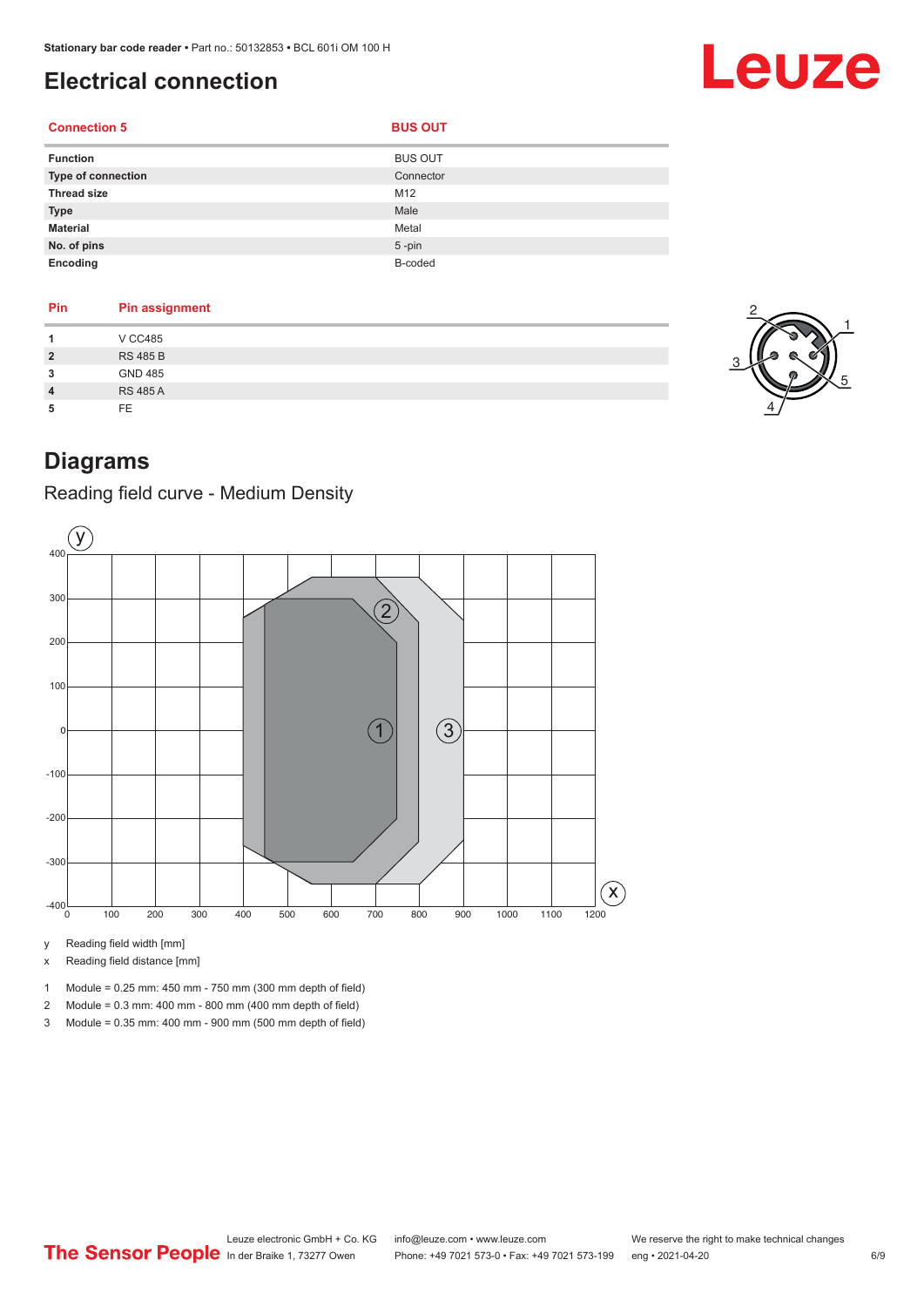## <span id="page-6-0"></span>**Diagrams**

### Reading field curve - Medium Density



z Reading field height [mm]

x Reading field distance [mm]

1 Module = 0.25 mm: 450 mm - 750 mm (300 mm depth of field)

2 Module = 0.3 mm: 400 mm - 800 mm (400 mm depth of field)

3 Module = 0.35 mm: 400 mm - 900 mm (500 mm depth of field)

# **Operation and display**

| <b>LED</b>      |            | <b>Display</b>           | <b>Meaning</b>            |  |
|-----------------|------------|--------------------------|---------------------------|--|
| <b>PWR</b><br>1 |            | Off                      | No supply voltage         |  |
|                 |            | Green, flashing          | Initialization            |  |
|                 |            | Green, continuous light  | Device OK                 |  |
|                 |            | Orange, flashing         | Service operation         |  |
|                 |            | Orange, continuous light | Reset                     |  |
|                 |            | Red, flashing            | Device OK, warning set    |  |
|                 |            | Red, continuous light    | Device error              |  |
| $\overline{2}$  | <b>NET</b> | Off                      | No supply voltage         |  |
|                 |            | Green, flashing          | <b>BUS</b> initialization |  |
|                 |            | Green, continuous light  | Bus operation ok          |  |
|                 |            | Orange, flashing         | Service mode              |  |
|                 |            | Orange, continuous light | Reset                     |  |
|                 |            | Red, flashing            | Communication error       |  |
|                 |            | Red, continuous light    | Network error             |  |

Leuze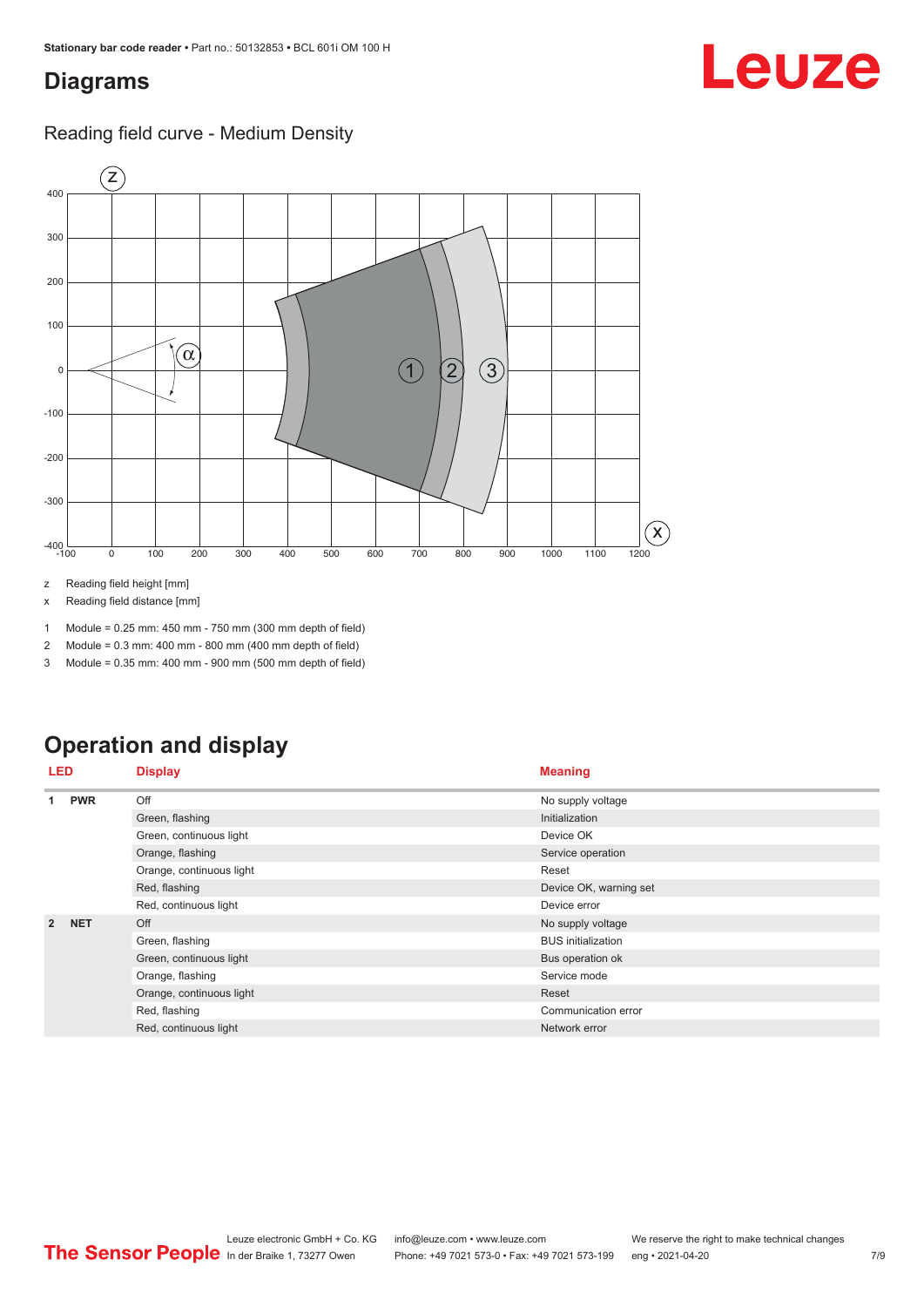# <span id="page-7-0"></span>**Part number code**

Part designation: **BCL XXXX YYZ AAA B**



| <b>BCL</b>  | <b>Operating principle</b><br>BCL: bar code reader                                                                                                                                           |
|-------------|----------------------------------------------------------------------------------------------------------------------------------------------------------------------------------------------|
| <b>XXXX</b> | Series/interface (integrated fieldbus technology)<br>600i: RS 232/RS 422/ RS 485 (multiNet master)<br>601i: RS 485 (multiNet slave)<br>604i: PROFIBUS DP<br>608i: Ethernet<br>648i: PROFINET |
| YY          | <b>Scanning principle</b><br>S: line scanner (single line)<br>O: oscillating-mirror scanner (oscillating mirror)                                                                             |
| z           | <b>Optics</b><br>N: High Density (close)<br>M: Medium Density (medium distance)<br>F: Low Density (remote)<br>L: Long Range (very large distances)                                           |
| <b>AAA</b>  | Beam exit<br>100: lateral<br>102: front                                                                                                                                                      |
| <b>BB</b>   | Special equipment<br>H: with heating                                                                                                                                                         |
| <b>Note</b> |                                                                                                                                                                                              |
|             | $\&$ A list with all available device types can be found on the Leuze website at www.leuze.com.                                                                                              |

# **Accessories**

### Connection technology - Connection cables

|   |   | Part no. | <b>Designation</b>     | <b>Article</b>   | <b>Description</b>                                                                                                                                         |
|---|---|----------|------------------------|------------------|------------------------------------------------------------------------------------------------------------------------------------------------------------|
| § | W | 50132079 | KD U-M12-5A-V1-<br>050 | Connection cable | Connection 1: Connector, M12, Axial, Female, A-coded, 5-pin<br>Connection 2: Open end<br>Shielded: No<br>Cable length: 5,000 mm<br>Sheathing material: PVC |

# Connection technology - Interconnection cables

|                  |          | Part no. | <b>Designation</b>              | <b>Article</b>                                                                                                                                                       | <b>Description</b>                                                                                                                                                                                                                    |
|------------------|----------|----------|---------------------------------|----------------------------------------------------------------------------------------------------------------------------------------------------------------------|---------------------------------------------------------------------------------------------------------------------------------------------------------------------------------------------------------------------------------------|
| $\sigma_{\rm m}$ | 0,0<br>冨 | 50107726 | KB USB A - USB A                | Interconnection cable<br>Suitable for interface: USB<br>Connection 1: USB<br>Connection 2: USB<br>Shielded: Yes<br>Cable length: 1,800 mm<br>Sheathing material: PVC |                                                                                                                                                                                                                                       |
|                  |          | 50135254 | KDS PB-M12-4A-<br>M12-4A-P3-050 | Interconnection cable                                                                                                                                                | Suitable for interface: PROFIBUS DP<br>Connection 1: Connector, M12, Axial, Female, B-coded, 2-pin<br>Connection 2: Connector, M12, Axial, Male, B-coded, 4-pin<br>Shielded: Yes<br>Cable length: 5,000 mm<br>Sheathing material: PUR |